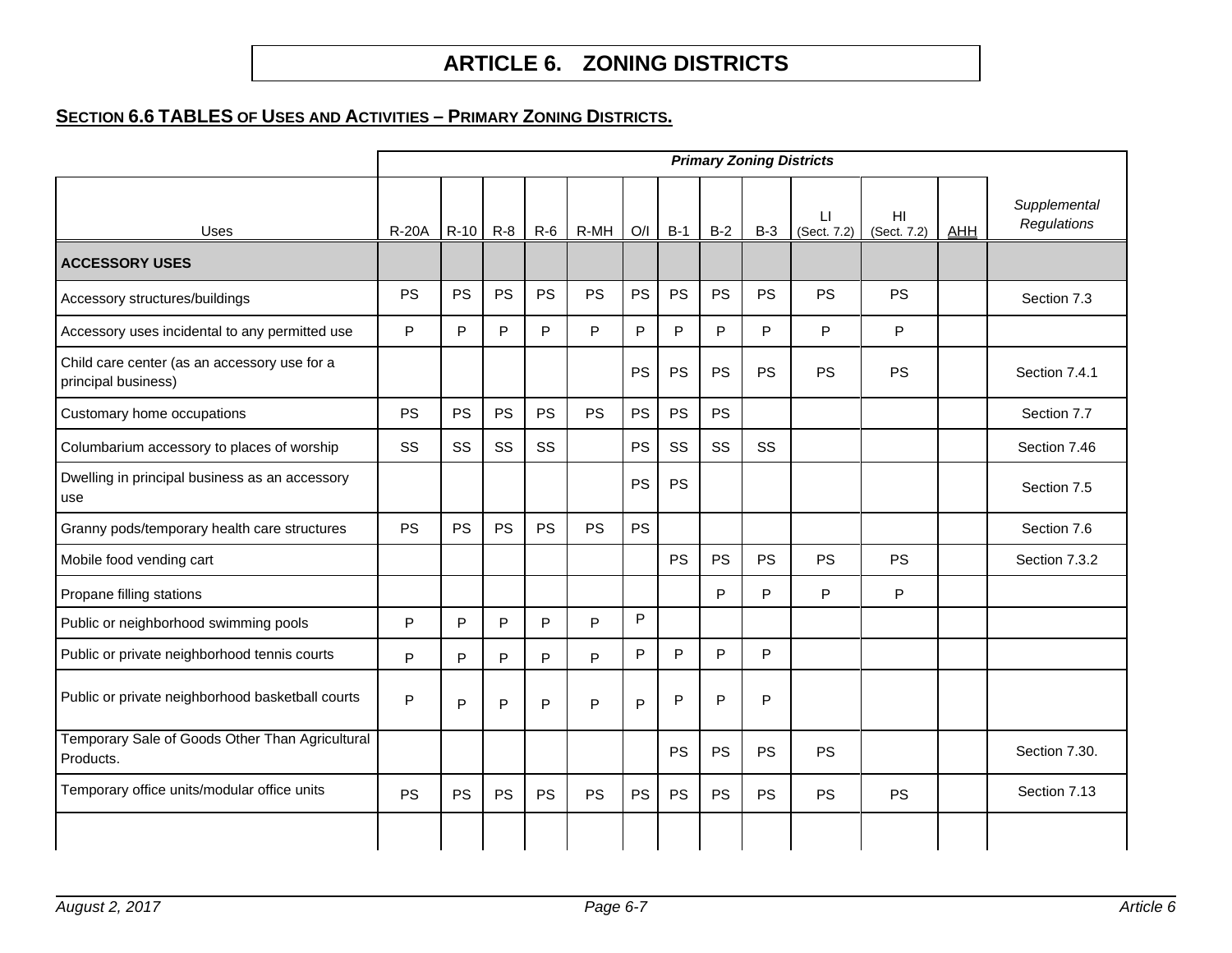|                                                     |              |             |       |           |           |           |              |              |              | <b>Primary Zoning Districts</b>        |                                |            |                              |
|-----------------------------------------------------|--------------|-------------|-------|-----------|-----------|-----------|--------------|--------------|--------------|----------------------------------------|--------------------------------|------------|------------------------------|
| Uses                                                | <b>R-20A</b> | $R-10$      | $R-8$ | $R-6$     | R-MH      | O/I       | $B-1$        | $B-2$        | $B-3$        | $\lfloor \cdot \rfloor$<br>(Sect. 7.2) | H <sub>II</sub><br>(Sect. 7.2) | <b>AHH</b> | Supplemental<br>Regulations  |
| Solar energy generating facility, accessory         | <b>PS</b>    | PS          | PS    | PS        | <b>PS</b> | PS        | PS           | <b>PS</b>    | <b>PS</b>    | <b>PS</b>                              | PS                             |            | Section 7.8                  |
| Temporary Uses- Special Events                      | <b>PS</b>    | PS          | PS    | <b>PS</b> | <b>PS</b> | PS        | PS           | <b>PS</b>    | PS           | <b>PS</b>                              | <b>PS</b>                      |            | Section 7.30                 |
| Temporary storage facility (portable storage units) | <b>PS</b>    | PS          | PS    | PS        | <b>PS</b> | PS        | PS           | <b>PS</b>    | PS           | <b>PS</b>                              | <b>PS</b>                      |            | Section 7.9                  |
| Wind energy generating facility, accessory          | PS           | PS          | PS    | <b>PS</b> | <b>PS</b> | PS        | <b>PS</b>    | <b>PS</b>    | <b>PS</b>    | <b>PS</b>                              | <b>PS</b>                      |            | Section 7.10                 |
| <b>INSTITUTIONAL</b>                                |              |             |       |           |           |           |              |              |              |                                        |                                |            |                              |
| Community college                                   | S            |             |       |           |           | P         | $\mathsf S$  | $\mathsf{S}$ | $\mathsf S$  | $\mathsf{S}$                           | S                              |            |                              |
| Libraries                                           |              |             |       |           |           | P         | P            | P            | P            |                                        |                                |            |                              |
| Schools, public and private                         | S            | $\mathsf S$ | S     | S         | S         | P         |              | P            |              |                                        |                                |            |                              |
| Armories                                            |              |             |       |           |           | P         |              |              |              |                                        |                                |            |                              |
| Event center                                        |              |             |       |           |           |           |              | <b>PS</b>    | PS           |                                        |                                |            | Section 7.42                 |
| Governmental offices                                |              |             |       |           |           | P         | $\mathsf{P}$ | P            | P            | P.                                     | P                              |            |                              |
| Cemeteries                                          | S            |             |       |           |           | P         |              |              |              |                                        |                                |            |                              |
| Churches/places of worship                          | <b>PS</b>    | PS          | PS    | PS        | <b>PS</b> | PS        | PS           | PS           | PS           | <b>PS</b>                              | PS                             |            | Section 7.32<br>Section 7.42 |
| Club or private lodge meeting halls                 |              |             |       |           |           | <b>PS</b> |              | <b>PS</b>    | <b>PS</b>    |                                        |                                |            | Section 7.42                 |
| Club or Bar, private                                |              |             |       |           |           |           |              | S            | $\mathsf{s}$ |                                        |                                |            |                              |
| Community centers                                   |              |             |       |           |           | <b>PS</b> |              | SS           | SS           |                                        |                                |            | Section 7.42                 |
| Country clubs, golf courses                         | P            |             |       |           |           |           |              |              |              |                                        |                                |            |                              |
| Crematory, human                                    |              |             |       |           |           |           |              | P            | P            |                                        |                                |            |                              |
| Government Public Safety (i.e., police, fire)       | S            | S           | S     | S         | S         | P         | P            | P            | P            | P                                      | P                              |            |                              |
| Hospitals                                           |              |             |       |           |           | P         |              | P            | P            |                                        |                                |            |                              |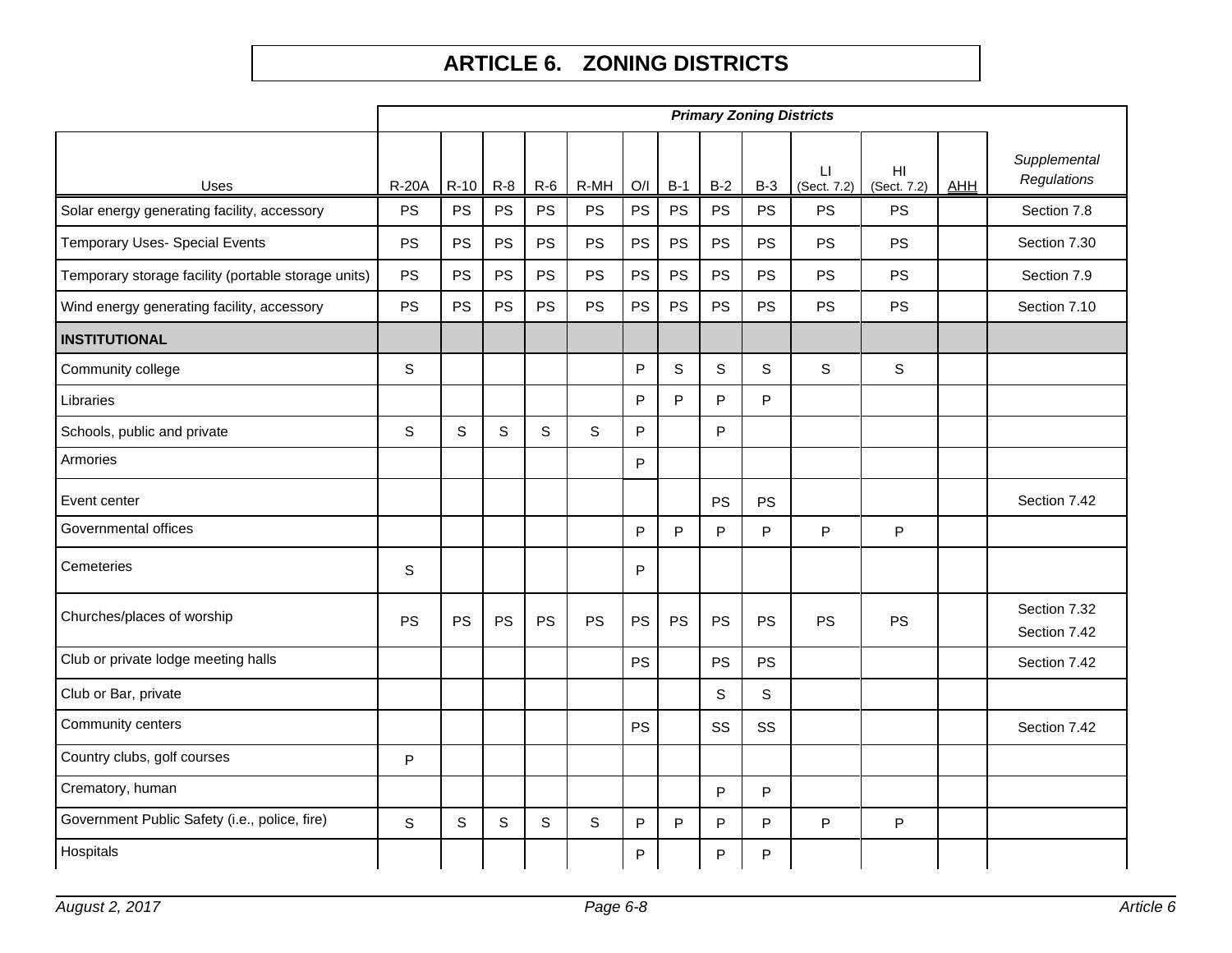|                                                                   |              |           |           |           |           |             |             |           | <b>Primary Zoning Districts</b> |                                        |                                |            |                              |
|-------------------------------------------------------------------|--------------|-----------|-----------|-----------|-----------|-------------|-------------|-----------|---------------------------------|----------------------------------------|--------------------------------|------------|------------------------------|
| Uses                                                              | <b>R-20A</b> | $R-10$    | $R-8$     | $R-6$     | R-MH      | O/I         | $B-1$       | $B-2$     | $B-3$                           | $\lfloor \cdot \rfloor$<br>(Sect. 7.2) | H <sub>II</sub><br>(Sect. 7.2) | <b>AHH</b> | Supplemental<br>Regulations  |
| Public utility/Public Works storage or service<br>yards           |              |           |           |           |           | PS          |             |           |                                 | P                                      | P                              |            | Section 7.41                 |
| Public utility substations/switching stations                     | <b>PS</b>    | <b>PS</b> | <b>PS</b> | <b>PS</b> | <b>PS</b> | PS          | PS          | <b>PS</b> | <b>PS</b>                       | P                                      | P                              |            | Section 7.43                 |
| Pump stations                                                     | <b>PS</b>    | PS        | PS        | <b>PS</b> | <b>PS</b> | <b>PS</b>   | PS          | <b>PS</b> | PS                              | PS                                     | PS                             |            | Section 7.43                 |
| US postal services                                                |              |           |           |           |           |             |             | P         | P                               | P                                      | P                              |            |                              |
| Public water treatment                                            |              |           |           |           |           | P           |             |           |                                 |                                        |                                |            |                              |
| Waste water treatment                                             | S            | S         | S         | S         | S         | $\mathbb S$ | $\mathbb S$ | S         | $\mathsf{s}$                    | S                                      | S                              |            |                              |
| <b>MANUFACTURING AND INDUSTRIAL</b>                               |              |           |           |           |           |             |             |           |                                 |                                        |                                |            |                              |
| Asphalt and concrete batch plant                                  |              |           |           |           |           |             |             |           |                                 |                                        | P                              |            |                              |
| Artisan's workshop (3,000 square feet or less)                    | PS           |           |           |           |           | PS          | PS          | PS        | PS                              | <b>PS</b>                              |                                |            | Section 7.11<br>Section 7.2  |
| Artisan's workshop (greater than 3,000 square<br>feet)            |              |           |           |           |           |             |             |           |                                 | <b>PS</b>                              |                                |            | Section 7.11<br>Section 7.2  |
| Bakery products, candy, confectionary<br>manufacturing            |              |           |           |           |           |             |             |           | P                               | P                                      | P                              |            | Section 7.2                  |
| Building materials manufacturing and storage,                     |              |           |           |           |           |             |             |           | SS                              | P                                      | P                              |            | Section 7.41<br>Section 7.32 |
| Carpet and upholstery cleaners                                    |              |           |           |           |           |             |             | P         | P                               | P                                      |                                |            |                              |
| Contractors, building (with outdoor storage)                      |              |           |           |           |           |             |             | <b>PS</b> | <b>PS</b>                       | P                                      | P                              |            | Section 7.41<br>Section 7.2  |
| Contractors, building (no outside storage)                        |              |           |           |           |           | P           | P           | P         | P                               |                                        |                                |            |                              |
| Heavy construction contractors, equipment<br>sales/rental/storage |              |           |           |           |           |             |             |           |                                 | <b>PS</b>                              | <b>PS</b>                      |            | Section 7.2                  |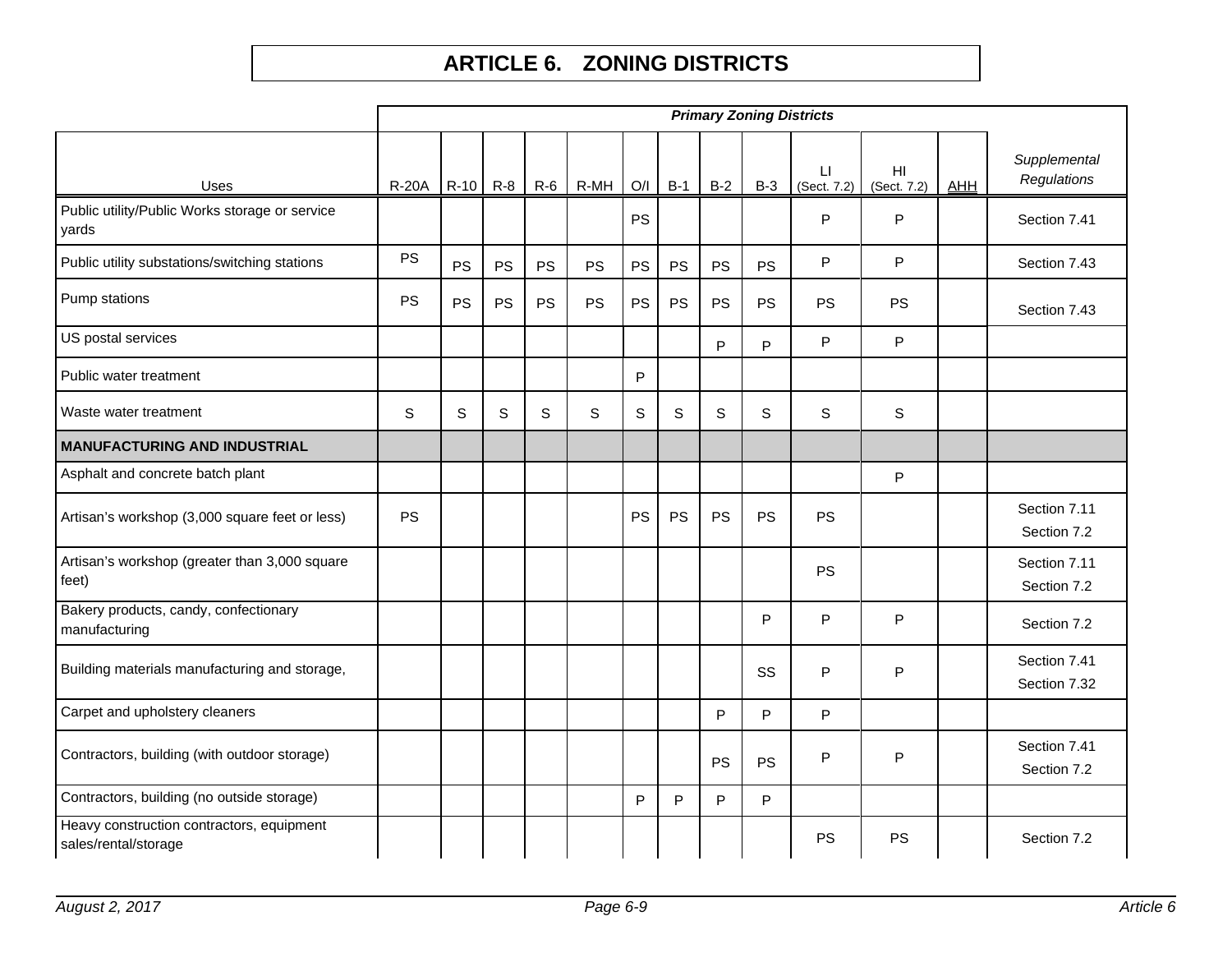|                                                                            |              |              |       |      |     |       |           |           | <b>Primary Zoning Districts</b> |                               |     |                             |
|----------------------------------------------------------------------------|--------------|--------------|-------|------|-----|-------|-----------|-----------|---------------------------------|-------------------------------|-----|-----------------------------|
| Uses                                                                       | <b>R-20A</b> | $R-10$ $R-8$ | $R-6$ | R-MH | O/I | $B-1$ | $B-2$     | $B-3$     | LI<br>(Sect. 7.2)               | H <sub>l</sub><br>(Sect. 7.2) | AHH | Supplemental<br>Regulations |
| Data Center                                                                |              |              |       |      |     |       |           |           | P                               | P                             |     |                             |
| Electric motor repair                                                      |              |              |       |      |     |       |           |           | P                               | P                             |     |                             |
| Electrical and electrical machinery, equipment and<br>supplies             |              |              |       |      |     |       | <b>PS</b> | PS        | <b>PS</b>                       |                               |     | Section 7.41<br>Section 7.2 |
| Food processing facilities                                                 |              |              |       |      |     |       |           |           |                                 | <b>PS</b>                     |     | Section 7.2<br>Section 7.12 |
| Industrial research offices and laboratories                               |              |              |       |      |     |       |           |           | P                               | P                             |     |                             |
| Industrial uses having a potential injurious effect<br>on the town         |              |              |       |      |     |       |           |           |                                 | SS                            |     | Section 7.2<br>Section 7.12 |
| Lumber and wood products, sales and storage                                |              |              |       |      |     |       |           | <b>PS</b> | P                               | P                             |     | Section 7.41                |
| Manufacturing (light) uses                                                 |              |              |       |      |     |       |           |           | <b>PS</b>                       |                               |     | Section 7.2<br>Section 7.12 |
| Manufacturing (heavy) uses                                                 |              |              |       |      |     |       |           |           |                                 | <b>PS</b>                     |     | Section 7.12<br>Section 7.2 |
| Manufacturing/Processing of Paperboard<br>containers and boxes             |              |              |       |      |     |       |           |           |                                 | <b>PS</b>                     |     | Section 7.12<br>Section 7.2 |
| Manufacturing of refrigeration, heating, and air<br>conditioning machinery |              |              |       |      |     |       |           |           | PS                              | <b>PS</b>                     |     | Section 7.12<br>Section 7.2 |
| Motion picture production and distribution                                 |              |              |       |      |     |       |           |           | P                               | P                             |     |                             |
| Motor freight terminals, bus terminals                                     |              |              |       |      |     |       |           |           | PS                              | PS                            |     | Section 7.2<br>Section 7.12 |
| Outlet stores accessory to industrial<br>manufacturing establishments      |              |              |       |      |     |       |           |           | PS                              | <b>PS</b>                     |     | Section 7.14                |
| Pharmaceutical manufacturing                                               |              |              |       |      |     |       |           |           | SS                              | PS                            |     | Section 7.2<br>Section 7.12 |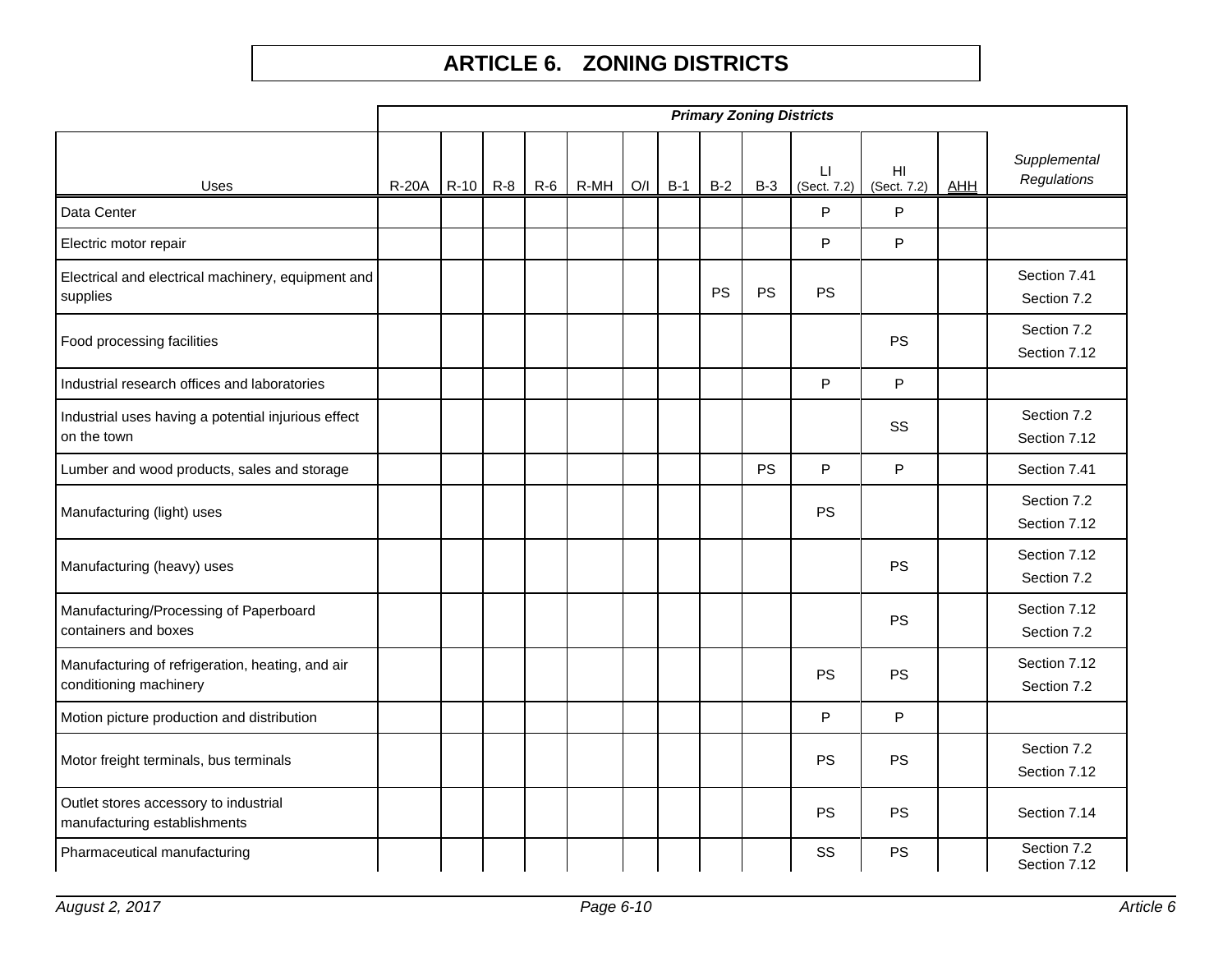|                                                                                                |              |             |       |       |      |     |       |           |              | <b>Primary Zoning Districts</b> |                                |            |                             |
|------------------------------------------------------------------------------------------------|--------------|-------------|-------|-------|------|-----|-------|-----------|--------------|---------------------------------|--------------------------------|------------|-----------------------------|
| Uses                                                                                           | <b>R-20A</b> | R-10        | $R-8$ | $R-6$ | R-MH | O/I | $B-1$ | $B-2$     | $B-3$        | $\sqcup$<br>(Sect. 7.2)         | H <sub>II</sub><br>(Sect. 7.2) | <b>AHH</b> | Supplemental<br>Regulations |
| Small engine repair                                                                            |              |             |       |       |      |     |       |           | P            | P                               |                                |            |                             |
| Tanning, leather                                                                               |              |             |       |       |      |     |       |           |              |                                 | P                              |            |                             |
| Textiles (Brick/ceramic/glass/ finished non metallic<br>mineral products)                      |              |             |       |       |      |     |       |           |              |                                 | <b>PS</b>                      |            | Section 7.12                |
| Welding repair                                                                                 |              |             |       |       |      |     |       |           |              | P                               | P                              |            |                             |
| OFFICES, PROFESSIONAL AND SERVICES                                                             |              |             |       |       |      |     |       |           |              |                                 |                                |            |                             |
| Clinic, medical, theraputic                                                                    |              |             |       |       |      | P   |       | P         | P            |                                 |                                |            |                             |
| Engineering, architectural, and surveying offices                                              |              |             |       |       |      | P   | P     | P         | P            |                                 |                                |            |                             |
| Financial institutions with no drivein                                                         |              |             |       |       |      | P   | P     | P         | P            |                                 |                                |            |                             |
| Financial institutions with drivein                                                            |              |             |       |       |      |     |       | <b>PS</b> | <b>PS</b>    |                                 |                                |            | Section 7.37                |
| Office, professional                                                                           |              |             |       |       |      | P   | P     | P         | P            |                                 |                                |            |                             |
| Opticians and optical goods                                                                    |              |             |       |       |      | P   | P     | P         | P            |                                 |                                |            |                             |
| <b>RECREATIONAL</b>                                                                            |              |             |       |       |      |     |       |           |              |                                 |                                |            |                             |
| Boat ramps                                                                                     | S            | $\mathsf S$ | S     | S     | S    | S   | S     | S         | $\mathsf{S}$ |                                 |                                |            |                             |
| Dinner theatres                                                                                |              |             |       |       |      |     | PS    | PS        | <b>PS</b>    |                                 |                                |            | Section 7.42                |
| Entertainment, Indoor (skating rinks, escape<br>rooms, bowling alleys, trampoline parks, etc.) |              |             |       |       |      |     |       | P         | P            | P                               |                                |            |                             |
| Entertainment, Outdoor (amusement parks,<br>mini-golf, driving ranges, etc.)                   |              |             |       |       |      |     |       | P         | P            |                                 |                                |            |                             |
| Fairgrounds                                                                                    | PS           |             |       |       |      |     |       |           |              |                                 |                                |            | Section 7.15                |
| Golf courses (see Country Clubs)                                                               | P            |             |       |       |      |     |       |           |              |                                 |                                |            |                             |
| Health clubs/Fitness centers                                                                   |              |             |       |       |      | P   | P     | P         | P            | P                               |                                |            |                             |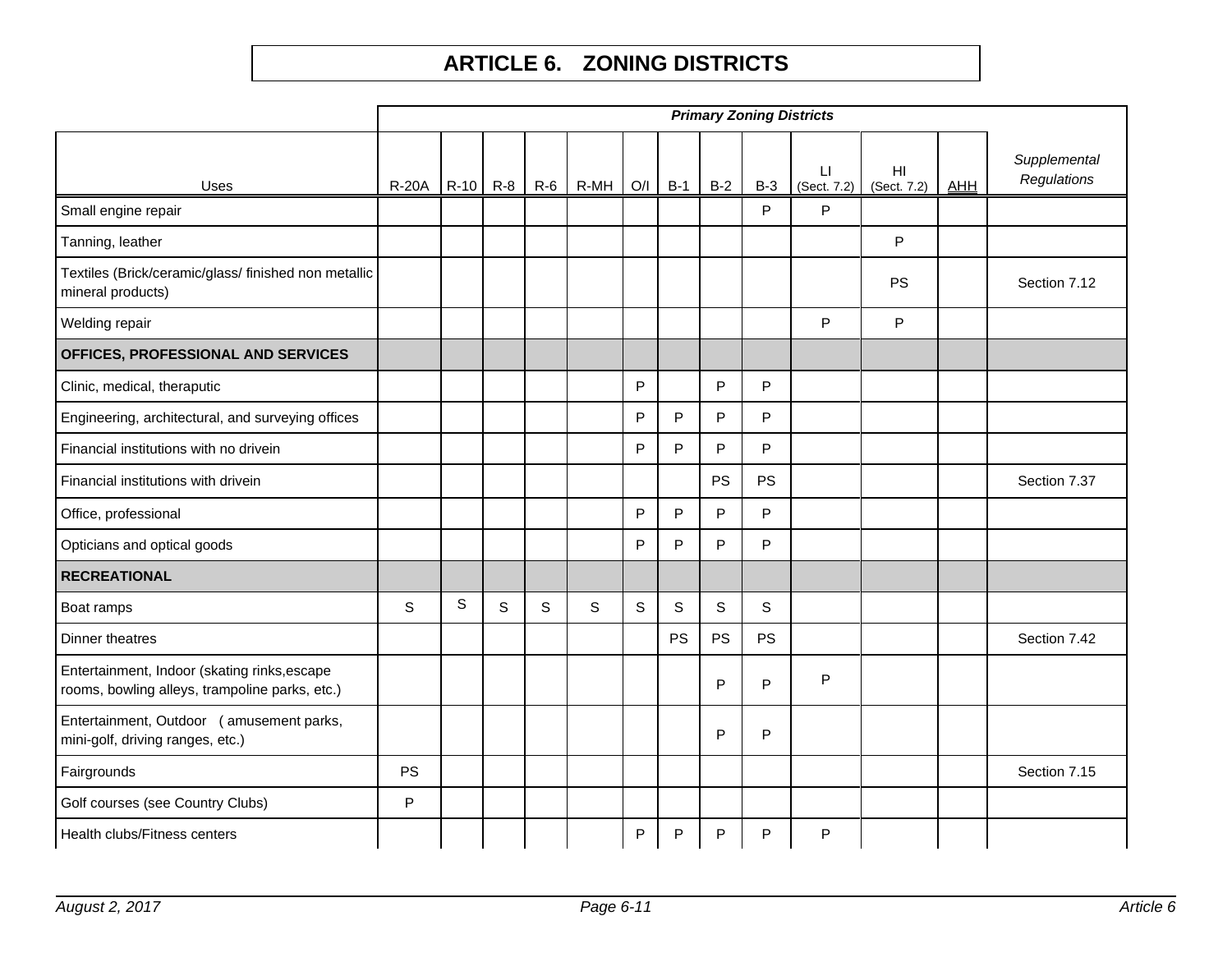|                                                                              |       |           |              |             |           |           |           |              | <b>Primary Zoning Districts</b> |                        |                               |            |                             |
|------------------------------------------------------------------------------|-------|-----------|--------------|-------------|-----------|-----------|-----------|--------------|---------------------------------|------------------------|-------------------------------|------------|-----------------------------|
| Uses                                                                         | R-20A | R-10      | $R - 8$      | $R-6$       | R-MH      | O/I       | $B-1$     | $B-2$        | $B-3$                           | $\perp$<br>(Sect. 7.2) | H <sub>l</sub><br>(Sect. 7.2) | <b>AHH</b> | Supplemental<br>Regulations |
| Movie theaters                                                               |       |           |              |             |           |           | <b>PS</b> | <b>PS</b>    | <b>PS</b>                       |                        |                               |            | Section 7.42                |
| Nature observation points                                                    | P     | P         | P            | P           | P         | P         | P         | P            | P                               |                        |                               |            |                             |
| Parks and recreation areas                                                   | P     | P         | P            | P           | P         | P         | P         | P            | P                               |                        |                               |            |                             |
| Playgrounds                                                                  | P     | P         | P            | P           | P         | P.        | P         | P            | P                               |                        |                               |            |                             |
| Recreation buildings and facilities for residential<br>developments          | P     | P         | P            | P           | P         |           |           |              | P                               |                        |                               |            |                             |
| Video arcades                                                                |       |           |              |             |           |           |           | P            | P                               |                        |                               |            |                             |
| <b>RESIDENTIAL</b>                                                           |       |           |              |             |           |           |           |              |                                 |                        |                               |            |                             |
| Residential Cluster development                                              | PS    | <b>PS</b> | <b>PS</b>    |             |           |           |           |              |                                 |                        |                               |            | Section 7.34                |
| Dwelling, single-family attached (townhomes)/<br>multi-family / condominiums |       |           | SS           | SS          | SS        | SS        | SS        | SS           | SS                              |                        |                               |            | Section 7.35                |
| Dwelling, single-family detached                                             | P     | P         | P            | P           | P         | S         |           | $\mathsf{s}$ |                                 |                        |                               |            |                             |
| Dwelling, two family (duplex) on single lot                                  |       |           | P            | P           |           | S         |           | $\mathsf{s}$ |                                 |                        |                               |            |                             |
| Licensable Facilities:<br>Adult care home                                    | S     |           | S            | $\mathbb S$ |           |           |           |              |                                 |                        |                               |            |                             |
| Family care home                                                             | PS    | <b>PS</b> | <b>PS</b>    | PS          | <b>PS</b> | <b>PS</b> |           |              |                                 |                        |                               |            | Section 7.16                |
| Family child care home                                                       | PS    | <b>PS</b> | <b>PS</b>    | <b>PS</b>   | <b>PS</b> | <b>PS</b> |           |              |                                 |                        |                               |            | Section 7.4.2               |
| Family foster home                                                           | S     | S         | $\mathsf{S}$ | S           |           |           |           |              |                                 |                        |                               |            |                             |
| Multi-unit assisted housing with services                                    | SS    |           |              |             |           | SS        |           |              |                                 |                        |                               |            | Section 7.35                |
| Small child care center                                                      |       | <b>PS</b> | <b>PS</b>    | <b>PS</b>   |           |           |           |              |                                 |                        |                               |            | Section 7.4.2               |
| Loft and studio apartments                                                   |       |           |              |             |           | <b>PS</b> | <b>PS</b> | <b>PS</b>    |                                 |                        |                               |            | Section 7.5                 |
| Manufactured home, Class A on individual lot                                 | PS    |           |              |             | PS        |           |           |              |                                 |                        |                               |            | Section 7.17                |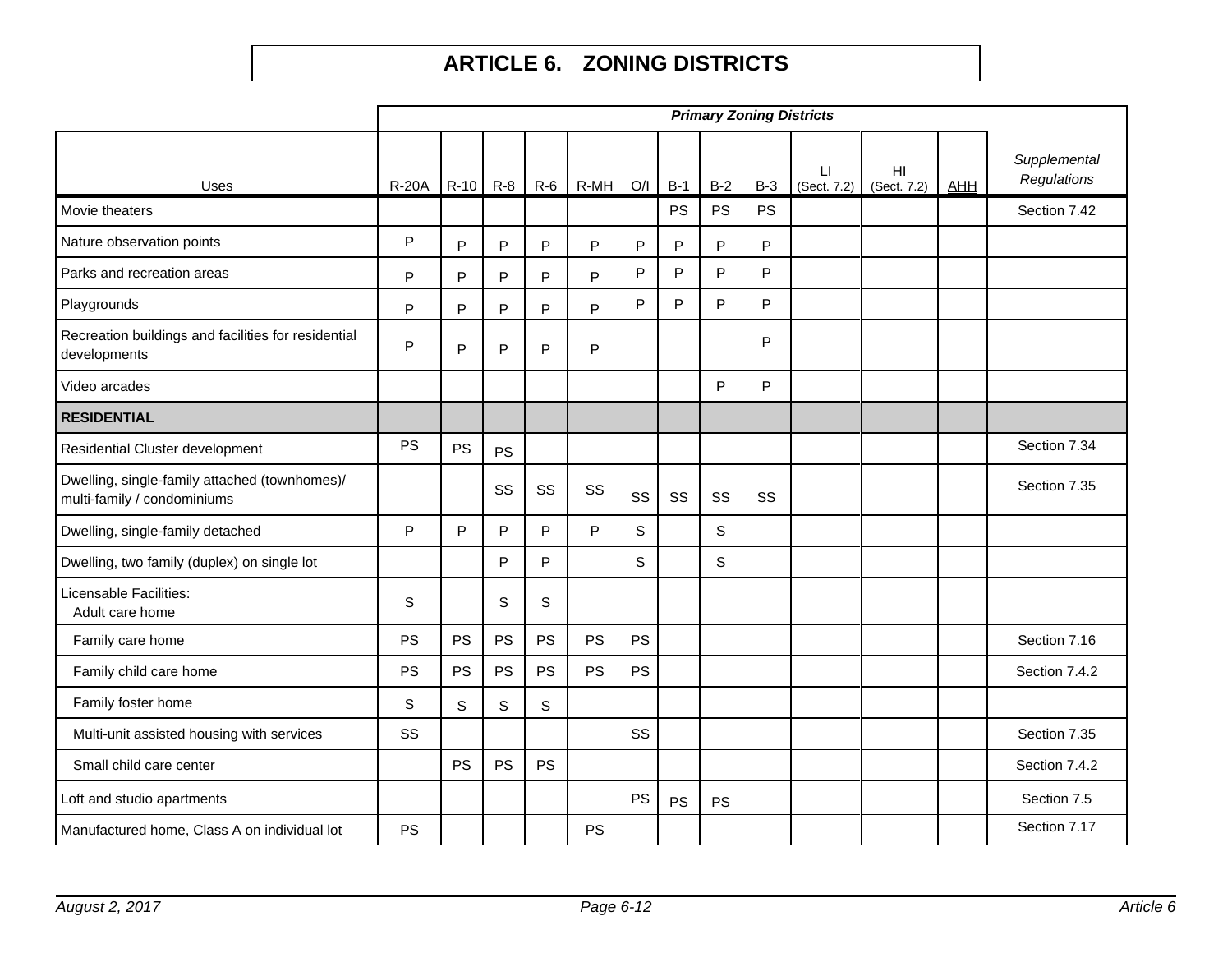|                                                             |              |           |       |           |           |     |       |           | <b>Primary Zoning Districts</b> |                         |                                |            |                              |
|-------------------------------------------------------------|--------------|-----------|-------|-----------|-----------|-----|-------|-----------|---------------------------------|-------------------------|--------------------------------|------------|------------------------------|
| Uses                                                        | <b>R-20A</b> | $R-10$    | $R-8$ | $R-6$     | R-MH      | O/I | $B-1$ | $B-2$     | $B-3$                           | $\sqcup$<br>(Sect. 7.2) | H <sub>II</sub><br>(Sect. 7.2) | <b>AHH</b> | Supplemental<br>Regulations  |
| Manufactured home, Class B on individual lot                | <b>PS</b>    |           |       |           | <b>PS</b> |     |       |           |                                 |                         |                                |            | Section 7.17                 |
| Manufactured home park                                      |              |           |       |           | SS        |     |       |           |                                 |                         |                                |            | Section 7.18                 |
| Recreational vehicle parks                                  |              |           |       |           |           |     |       |           |                                 | PS                      |                                |            | Section 7.33                 |
| Temporary emergency, construction, and repair<br>residences | <b>PS</b>    | PS        | PS    | PS        | <b>PS</b> |     |       |           |                                 |                         |                                |            | Section 7.19                 |
| Tiny houses                                                 | <b>PS</b>    | <b>PS</b> | PS    | <b>PS</b> |           |     |       |           |                                 |                         |                                |            | Section 7.20                 |
| <b>RETAIL SALES AND SERVICES</b>                            |              |           |       |           |           |     |       |           |                                 |                         |                                |            |                              |
| ABC Stores, State sponsored                                 |              |           |       |           |           |     |       | P         | P                               |                         |                                |            |                              |
| Adult and sexually oriented businesses                      |              |           |       |           |           |     |       |           |                                 |                         | <b>PS</b>                      |            | Section 7.21                 |
| Animal hospitals/ veterinarians                             |              |           |       |           |           |     |       | <b>PS</b> | <b>PS</b>                       | <b>PS</b>               |                                |            | Section 7.36                 |
| Antique shops                                               |              |           |       |           |           |     | P     | P         | P                               |                         |                                |            |                              |
| Appliance and other large durable goods sales               |              |           |       |           |           |     |       | P         | P                               |                         |                                |            |                              |
| Art galleries                                               |              |           |       |           |           | P   | P     | P         | P                               |                         |                                |            |                              |
| Automobile, motorcycle and truck dealers/brokers            |              |           |       |           |           |     |       | <b>PS</b> | <b>PS</b>                       |                         |                                |            | Section 7.44                 |
| Automobile parts and supply sales                           |              |           |       |           |           |     |       | P         | P                               |                         |                                |            |                              |
| Automobile repair                                           |              |           |       |           |           |     |       | <b>PS</b> | <b>PS</b>                       |                         |                                |            | Section 7.38<br>Section 7.44 |
| Automobile Painting and Body Shops                          |              |           |       |           |           |     |       |           | PS                              | <b>PS</b>               | <b>PS</b>                      |            | Section 7.38<br>Section 7.44 |
| Automobile service stations; gas pumping stations           |              |           |       |           |           |     |       | PS        | <b>PS</b>                       |                         |                                |            | Section 7.22                 |
| Bakery                                                      |              |           |       |           |           |     | P     | P         | P                               |                         |                                |            |                              |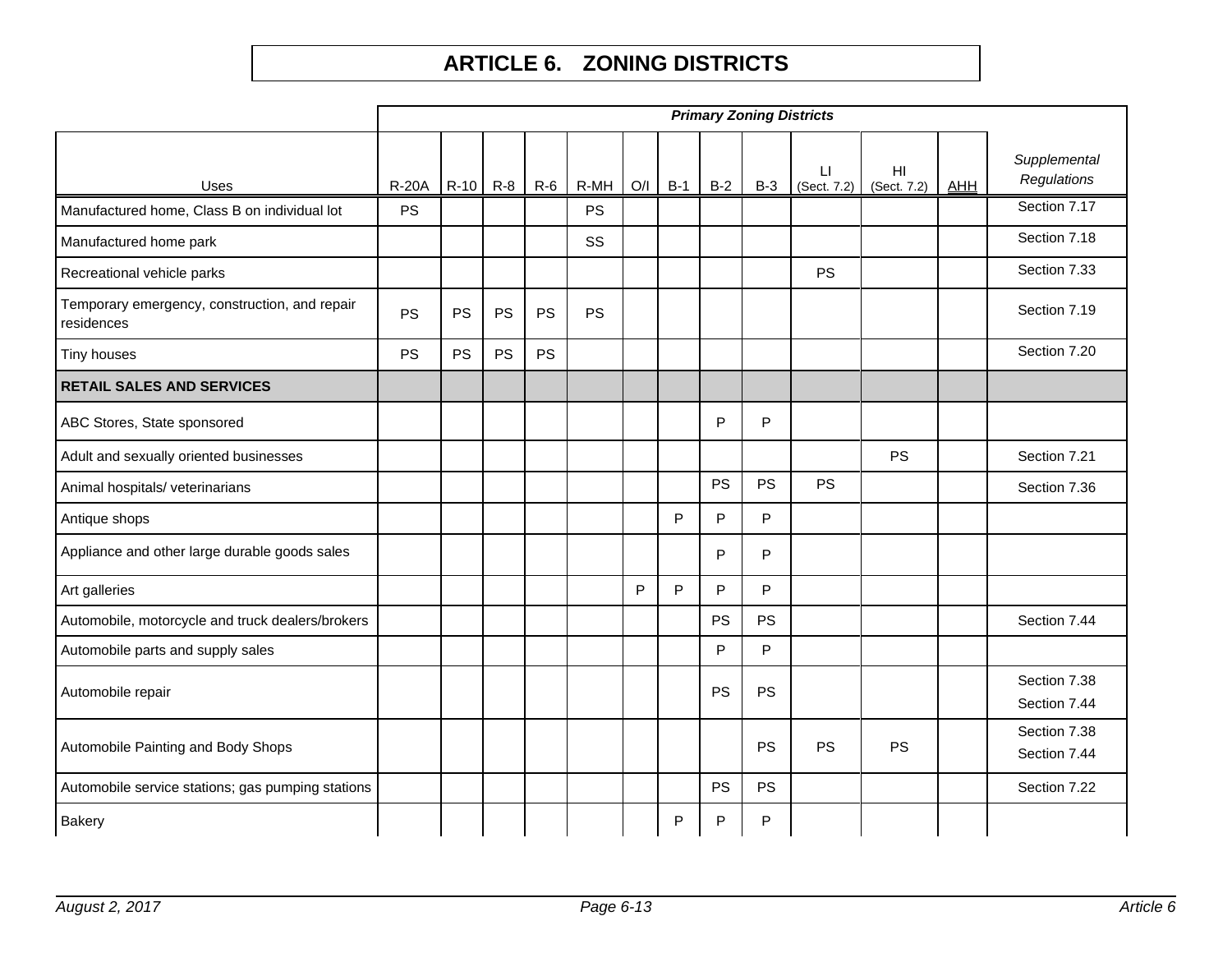|                                                                                                            |              |           |           |           |      |           |       |           | <b>Primary Zoning Districts</b> |                   |                   |            |                              |
|------------------------------------------------------------------------------------------------------------|--------------|-----------|-----------|-----------|------|-----------|-------|-----------|---------------------------------|-------------------|-------------------|------------|------------------------------|
| Uses                                                                                                       | <b>R-20A</b> |           | R-10 R-8  | $R-6$     | R-MH | O/I       | $B-1$ | $B-2$     | $B-3$                           | LI<br>(Sect. 7.2) | HI<br>(Sect. 7.2) | <b>AHH</b> | Supplemental<br>Regulations  |
| Barber or beauty shops (personal service<br>establishments)                                                |              |           |           |           |      | P         | P     | P         | P                               |                   |                   |            |                              |
| Battery charging station                                                                                   |              |           |           |           |      | <b>PS</b> | PS    | <b>PS</b> | PS                              | <b>PS</b>         | <b>PS</b>         |            | Section 7.23                 |
| Battery exchange station                                                                                   |              |           |           |           |      | <b>PS</b> | PS    | PS        | <b>PS</b>                       | <b>PS</b>         | <b>PS</b>         |            | Section 7.23                 |
| Bed and breakfast                                                                                          | <b>PS</b>    | <b>PS</b> | <b>PS</b> | <b>PS</b> |      | PS        | PS    | PS        | <b>PS</b>                       |                   |                   |            | Section 7.15                 |
| Boat sales and service                                                                                     |              |           |           |           |      |           |       | <b>PS</b> | <b>PS</b>                       |                   |                   |            | Section 7.44<br>Section 7.41 |
| Car washes                                                                                                 |              |           |           |           |      |           |       | <b>PS</b> | <b>PS</b>                       |                   |                   |            | Section 7.39                 |
| Carpet and rug dealers                                                                                     |              |           |           |           |      |           | P     | P         | P                               |                   |                   |            |                              |
| Catering establishments                                                                                    |              |           |           |           |      |           | P     | P         | P                               |                   |                   |            |                              |
| Commercial animal kennels/boarding facilities,<br>including accessory grooming (indoor facilities<br>only) | SS           |           |           |           |      |           |       | PS        | PS                              |                   |                   |            | Section 7.45                 |
| Commercial animal kennels/boarding facilities,<br>outdoor kennels                                          |              |           |           |           |      |           |       |           | PS                              | <b>PS</b>         |                   |            | Section 7.45                 |
| Commercial office condominiums                                                                             |              |           |           |           |      | P         |       | P         | P                               |                   |                   |            |                              |
| Convenience food-stores                                                                                    |              |           |           |           |      |           | P     | P         | P                               |                   |                   |            |                              |
| Convenience stores with gas pumps                                                                          |              |           |           |           |      |           |       | <b>PS</b> | <b>PS</b>                       |                   |                   |            | Section 7.22                 |
| <b>Distilleries</b>                                                                                        |              |           |           |           |      |           | PS    | <b>PS</b> | <b>PS</b>                       | <b>PS</b>         |                   |            | Section 7.24                 |
| Drug stores                                                                                                |              |           |           |           |      | PS        |       | <b>PS</b> | <b>PS</b>                       |                   |                   |            | Section 7.37                 |
| Exterminating services (Amended 7/7/20 ZA-20-<br>01)                                                       |              |           |           |           |      |           |       | S         | S                               | P                 | P                 |            |                              |
| Farmer's market                                                                                            |              |           |           |           |      |           | P     | P         | P                               |                   |                   |            | Section 7.30.5               |
| Flea markets/vendor markets                                                                                |              |           |           |           |      |           |       |           | SS                              |                   |                   |            | Section 4.27                 |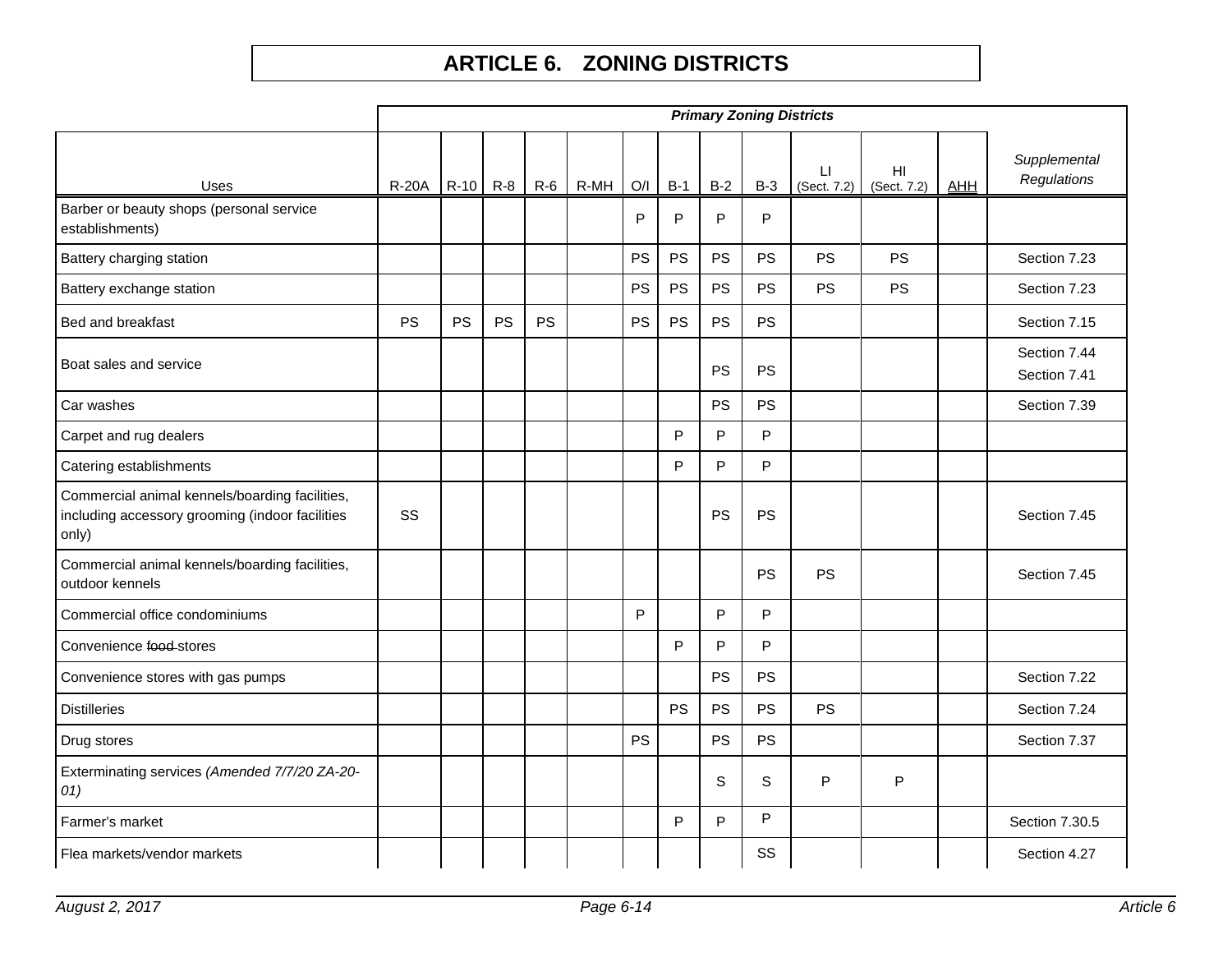|                                                                     |                      |  |       |      |           |       |           | <b>Primary Zoning Districts</b> |                        |                   |            |                                |
|---------------------------------------------------------------------|----------------------|--|-------|------|-----------|-------|-----------|---------------------------------|------------------------|-------------------|------------|--------------------------------|
| Uses                                                                | $R-20A$ $R-10$ $R-8$ |  | $R-6$ | R-MH | O/I       | $B-1$ | $B-2$     | $B-3$                           | $\perp$<br>(Sect. 7.2) | HI<br>(Sect. 7.2) | <b>AHH</b> | Supplemental<br>Regulations    |
| Floral and gift shops                                               |                      |  |       |      | P         | P     | P         | P                               |                        |                   |            |                                |
| Food stores                                                         |                      |  |       |      |           | P     | P         | P                               |                        |                   |            |                                |
| Food trucks (Amended 7/9/19)                                        |                      |  |       |      | PS        | PS    | PS        | <b>PS</b>                       |                        |                   |            | Section 7.25                   |
| Funeral homes                                                       |                      |  |       |      |           |       | P         | P                               |                        |                   |            |                                |
| Furniture and fixtures sales                                        |                      |  |       |      |           | P     | P         | P                               |                        |                   |            |                                |
| Glass and mirror repair sales                                       |                      |  |       |      |           |       | P         | P                               |                        |                   |            |                                |
| Hardware/Home improvement stores with outdoor<br>sales yard         |                      |  |       |      |           |       |           | <b>PS</b>                       |                        |                   |            | Section 7.41<br>Section 7.30.2 |
| Hardware/Home improvement stores                                    |                      |  |       |      |           | P     | P         | P                               |                        |                   |            | Section 7.30.2                 |
| Kennels, private                                                    | <b>PS</b>            |  |       |      |           |       |           |                                 |                        |                   |            | Section 7.45                   |
| Laundry and dry cleaning establishments with<br>drive-in windows    |                      |  |       |      |           |       | <b>PS</b> | <b>PS</b>                       |                        |                   |            | Section 7.37                   |
| Laundry and dry cleaning establishments without<br>drive-in windows |                      |  |       |      |           | P     | P         | P                               |                        |                   |            |                                |
| Lawn and garden stores                                              |                      |  |       |      |           |       | <b>PS</b> | <b>PS</b>                       |                        |                   |            | Section 7.41<br>Section 7.30.4 |
| Licensable Facilities:<br>Adult day care center                     |                      |  |       |      |           | S     | S         | S                               |                        |                   |            |                                |
| Child care center (11/6/18)                                         |                      |  |       |      | <b>PS</b> |       | PS        | <b>PS</b>                       | PS                     |                   |            | Section 7.41                   |
| Nursing homes                                                       |                      |  |       |      | P         |       |           | P                               |                        |                   |            |                                |
| Locksmith, gunsmith                                                 |                      |  |       |      |           | P     | P         | P                               | ₽                      |                   |            |                                |
| Microbrewery                                                        |                      |  |       |      |           | PS    | PS        |                                 |                        |                   |            | Section 7.24                   |
| Motels/hotels                                                       |                      |  |       |      |           | P     | P         | P                               |                        |                   |            |                                |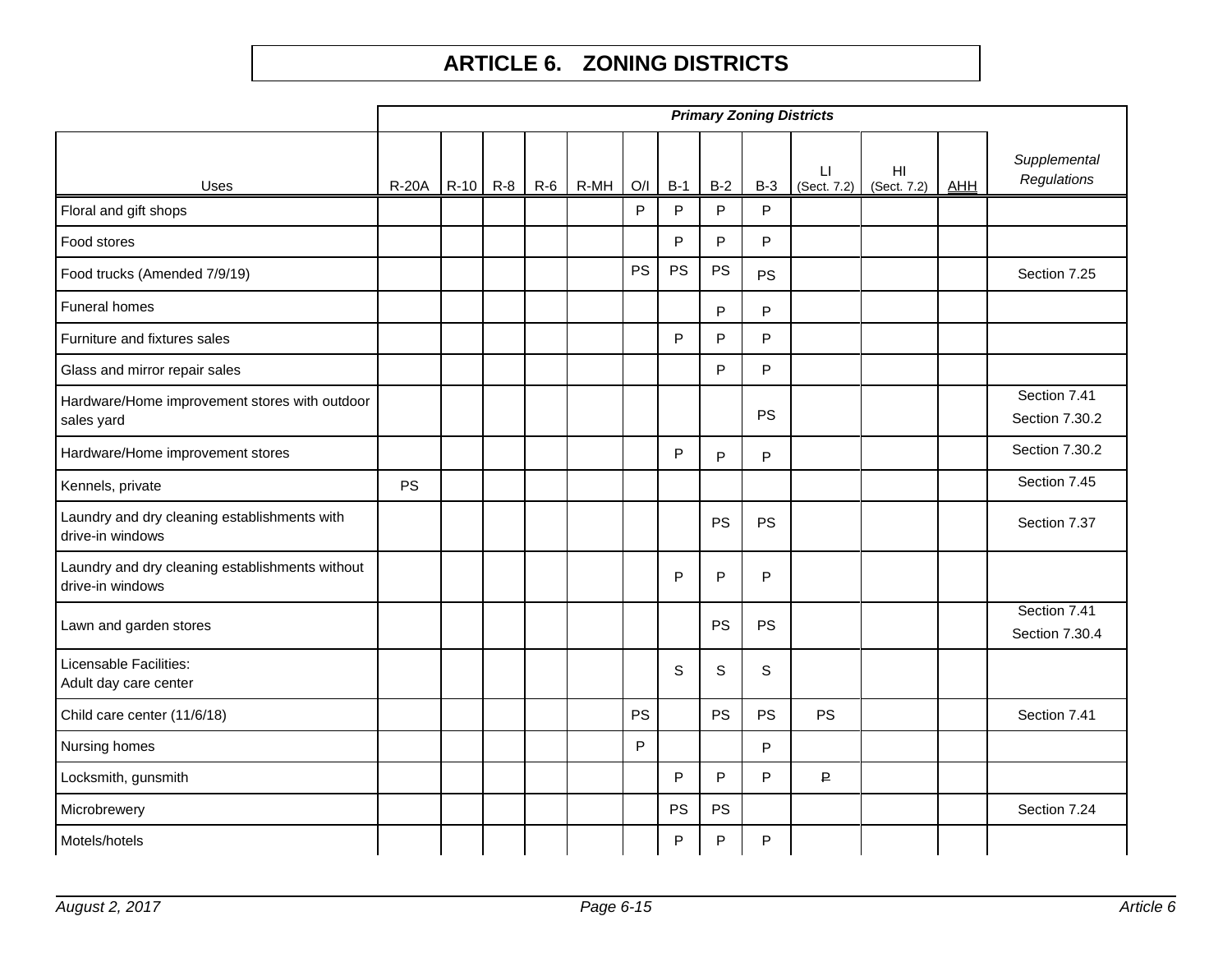|                                                                                                                                                                                     |              |   |          |       |      |     |       |             | <b>Primary Zoning Districts</b> |                        |                                       |            |                             |
|-------------------------------------------------------------------------------------------------------------------------------------------------------------------------------------|--------------|---|----------|-------|------|-----|-------|-------------|---------------------------------|------------------------|---------------------------------------|------------|-----------------------------|
| Uses                                                                                                                                                                                | <b>R-20A</b> |   | R-10 R-8 | $R-6$ | R-MH | O/I | $B-1$ | $B-2$       | $B-3$                           | $\perp$<br>(Sect. 7.2) | $\mathsf{H}\mathsf{I}$<br>(Sect. 7.2) | <b>AHH</b> | Supplemental<br>Regulations |
| Movers, van lines, and storage                                                                                                                                                      |              |   |          |       |      |     |       |             |                                 | <b>PS</b>              |                                       |            | Section 7.2<br>Section 7.41 |
| Museums                                                                                                                                                                             |              |   |          |       |      | P   | P     | P           | P                               |                        |                                       |            |                             |
| Package delivery services, commercial                                                                                                                                               |              |   |          |       |      |     |       |             | P                               | P                      |                                       |            |                             |
| Parking lots, commercial as principal use                                                                                                                                           |              |   |          |       |      | S   | S     | $\mathbf S$ | $\mathsf S$                     | P                      | P                                     |            |                             |
| Parking structures and underground parking<br>garages, commercial                                                                                                                   |              |   |          |       |      | S   | S     | S           | S                               | P                      | P                                     |            |                             |
| Pawnshop or used merchandise store                                                                                                                                                  |              |   |          |       |      |     | P     | P           | P                               |                        |                                       |            |                             |
| Plant nurseries & greenhouses                                                                                                                                                       | PS           |   |          |       |      |     |       |             | <b>PS</b>                       |                        |                                       |            |                             |
| Printing and publishing                                                                                                                                                             |              |   |          |       |      |     | P     | P           | P                               | P                      |                                       |            |                             |
| Radio and television broadcasting studios                                                                                                                                           |              |   |          |       |      | P   | P     | P           | P                               | P                      | P                                     |            |                             |
| Repair shops (radio, television, small appliances,<br>shoes, etc.)                                                                                                                  |              |   |          |       |      |     | P     | P           | P                               |                        |                                       |            |                             |
| Restaurants (Amended 3/6/2018)                                                                                                                                                      |              |   |          |       |      | P   | P     | P           | P                               |                        |                                       |            |                             |
| Restaurants with drive-in                                                                                                                                                           |              |   |          |       |      |     |       | <b>PS</b>   | <b>PS</b>                       |                        |                                       |            | Section 7.37                |
| Restaurants and cafeterias primarily for<br>employees, patients, or students located in same<br>building as another use and having no outside<br>advertising or drive-in facilities |              |   |          |       |      | P   | P     | P           | P                               | P                      | P                                     |            |                             |
| Retail businesses                                                                                                                                                                   |              |   |          |       |      |     | P     | P           | P                               |                        |                                       |            |                             |
| Shopping center, major                                                                                                                                                              |              |   |          |       |      |     |       | S           | S                               |                        |                                       |            |                             |
| Shopping center, minor                                                                                                                                                              |              |   |          |       |      |     |       | P           | P                               |                        |                                       |            |                             |
| Signs                                                                                                                                                                               | P            | P | P        | P     | P    | P   | P     | P           | P                               | P                      | P                                     |            | Article 10, Part III        |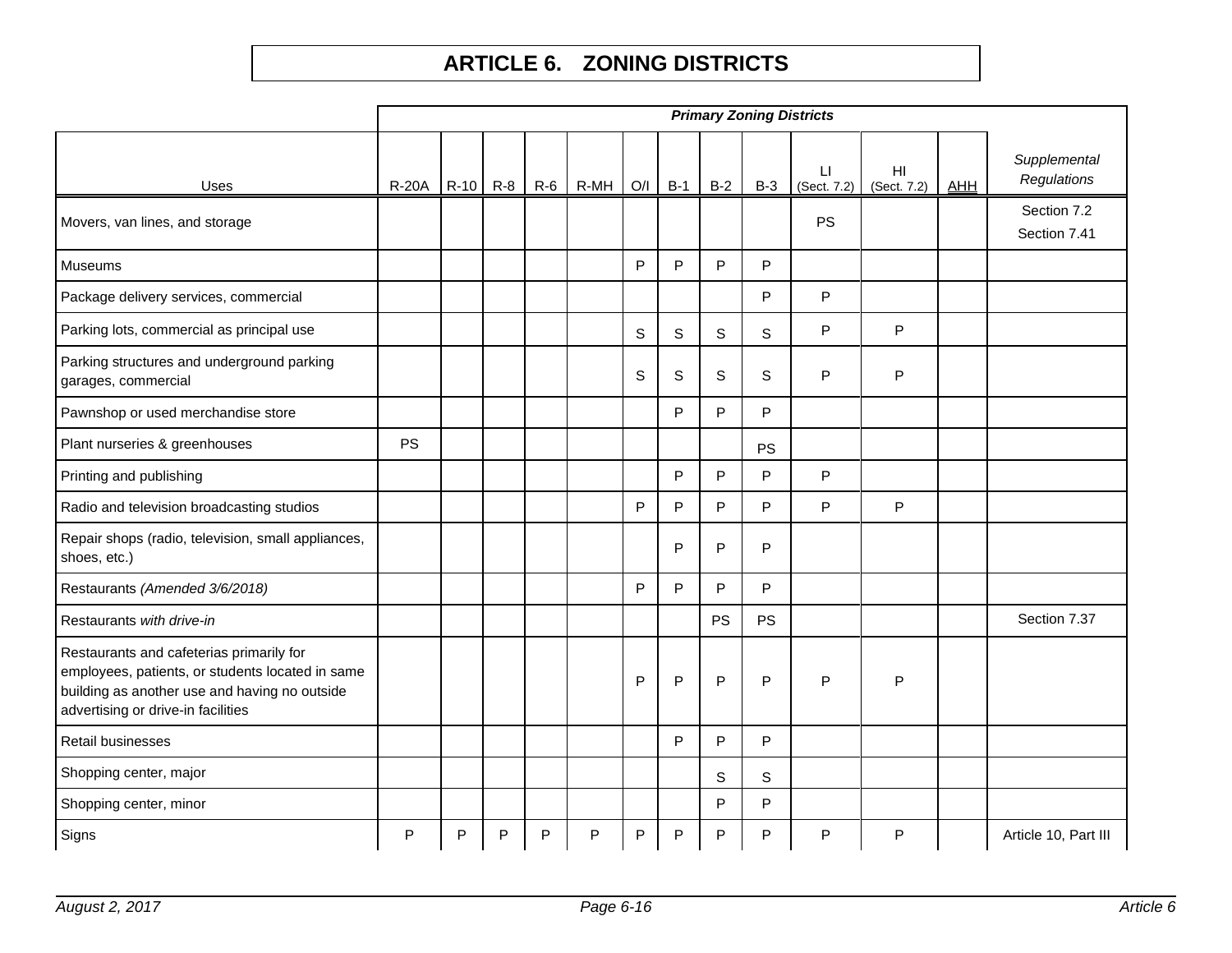|                                                                         |              |      |         |       |      |     |           |           | <b>Primary Zoning Districts</b> |                    |                               |            |                               |
|-------------------------------------------------------------------------|--------------|------|---------|-------|------|-----|-----------|-----------|---------------------------------|--------------------|-------------------------------|------------|-------------------------------|
| Uses                                                                    | <b>R-20A</b> | R-10 | $R - 8$ | $R-6$ | R-MH | O/I | $B-1$     | $B-2$     | $B-3$                           | LI.<br>(Sect. 7.2) | H <sub>l</sub><br>(Sect. 7.2) | <b>AHH</b> | Supplemental<br>Regulations   |
| Street vendors                                                          |              |      |         |       |      |     | <b>PS</b> |           |                                 |                    |                               |            | Section 7.27<br>Section 7.3.2 |
| Tattoo and body piercing establishments                                 |              |      |         |       |      |     |           | S         | $\mathsf{S}$                    |                    |                               |            |                               |
| Tire dealers and service                                                |              |      |         |       |      |     |           | <b>PS</b> | <b>PS</b>                       |                    |                               |            | Section 7.41<br>Section 7.44  |
| Temporary sale of locally grown agricultural<br>products grown off-site |              |      |         |       |      |     |           | PS        | <b>PS</b>                       |                    |                               |            | Section 7.30                  |
| Upholstery shops                                                        |              |      |         |       |      |     |           | P         | P                               |                    |                               |            |                               |
| <b>TRANSPORTATION</b>                                                   |              |      |         |       |      |     |           |           |                                 |                    |                               |            |                               |
| Airport                                                                 |              |      |         |       |      |     |           |           |                                 |                    | P                             |            |                               |
| <b>Bus stations</b>                                                     |              |      |         |       |      |     |           | P         | P                               |                    |                               |            |                               |
| Taxi stands limited to 5 taxis                                          |              |      |         |       |      |     |           | P         | P                               |                    |                               |            |                               |
| Tool, car, truck rental                                                 |              |      |         |       |      |     |           | <b>PS</b> | <b>PS</b>                       | <b>PS</b>          | <b>PS</b>                     |            | Section 7.44<br>Section 7.41  |
| Towing services                                                         |              |      |         |       |      |     |           |           |                                 | P                  | P                             |            | Section 7.44                  |
| <b>WHOLESALE SALES AND WAREHOUSING</b>                                  |              |      |         |       |      |     |           |           |                                 |                    |                               |            |                               |
| Boat storage                                                            |              |      |         |       |      |     |           |           | <b>PS</b>                       | P                  |                               |            | Section 7.41                  |
| Fruit and vegetable markets, wholesale                                  |              |      |         |       |      |     |           | P         | P                               | ${\sf P}$          |                               |            |                               |
| Junkyards, Salvage yards, recycling of metal and<br>other materials     |              |      |         |       |      |     |           |           |                                 |                    | P                             |            |                               |
| Outdoor sales, service, or storage areas as<br>principal use            |              |      |         |       |      |     |           |           |                                 | P                  | P                             |            | Section 7.2<br>Section 7.12   |
| Warehousing uses, including mini-storage                                |              |      |         |       |      |     |           |           | PS                              | PS                 | <b>PS</b>                     |            | Section 7.40<br>Section 7.32  |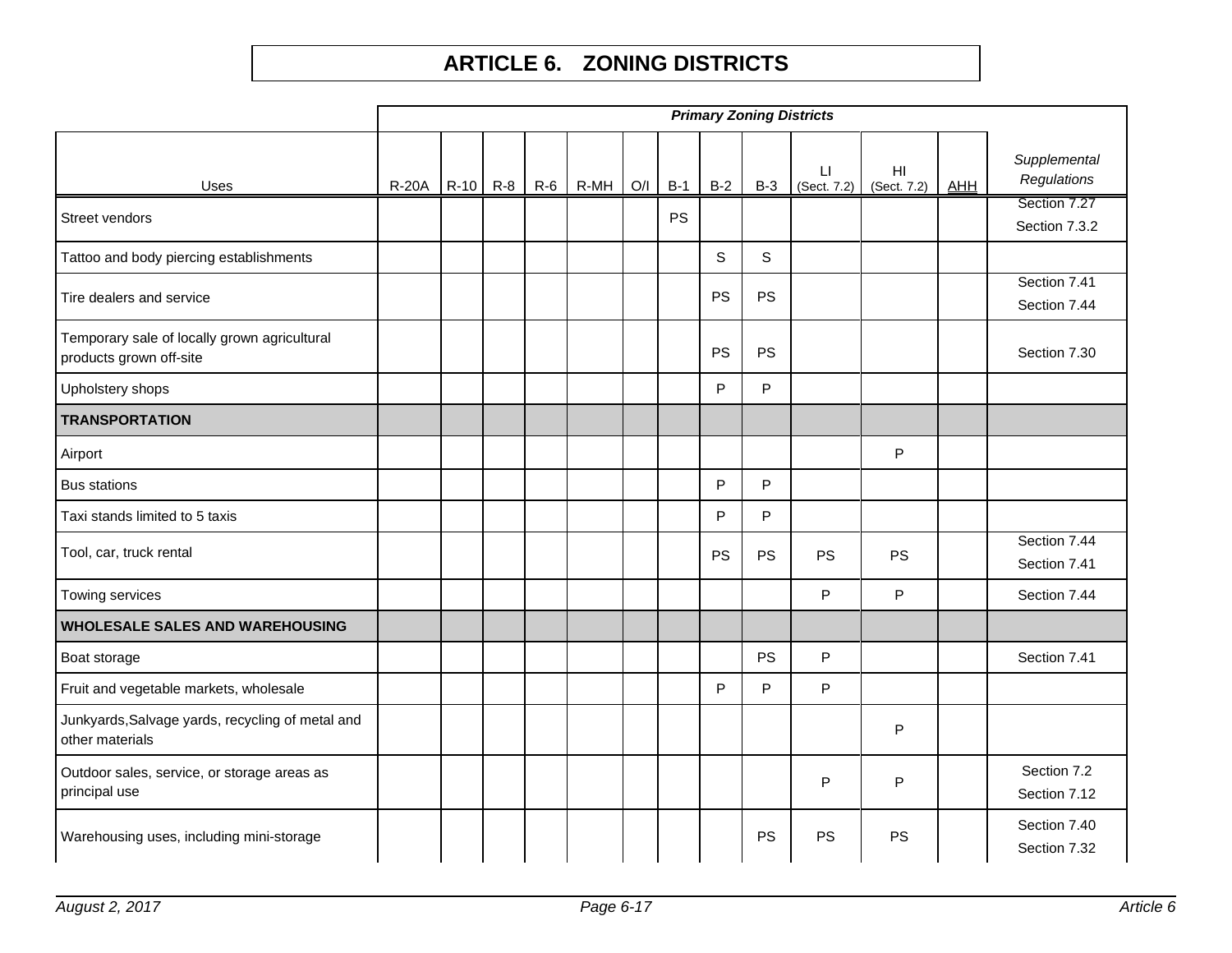|                                                                                   |              |           |           |           |           |           |           |           | <b>Primary Zoning Districts</b> |                  |                   |            |                             |
|-----------------------------------------------------------------------------------|--------------|-----------|-----------|-----------|-----------|-----------|-----------|-----------|---------------------------------|------------------|-------------------|------------|-----------------------------|
| <b>Uses</b>                                                                       | <b>R-20A</b> | $R-10$    | $R-8$     | $R-6$     | R-MH      | O/I       | $B-1$     | $B-2$     | $B-3$                           | Ы<br>(Sect. 7.2) | HI<br>(Sect. 7.2) | <b>AHH</b> | Supplemental<br>Regulations |
| Wholesale merchants                                                               |              |           |           |           |           |           |           | P         | P                               | P                | P                 |            |                             |
| Wholesale storage of gasoline, chemical or bulk<br>terminal plants                |              |           |           |           |           |           |           |           |                                 |                  | S                 |            |                             |
| <b>OTHER USES</b>                                                                 |              |           |           |           |           |           |           |           |                                 |                  |                   |            |                             |
| Agricultural and forestry                                                         | P            |           |           |           |           |           |           |           |                                 |                  |                   |            |                             |
| Bona fide farms and their customary<br>appurtenances                              | <b>PS</b>    | <b>PS</b> | <b>PS</b> | <b>PS</b> | <b>PS</b> | <b>PS</b> | <b>PS</b> | <b>PS</b> | <b>PS</b>                       | <b>PS</b>        | <b>PS</b>         |            | Section 7.28                |
| Solar farms                                                                       | SS           |           |           |           |           |           |           |           |                                 | SS               | <b>SS</b>         |            | Section 7.29                |
| Telecommunication facilities (not subject to<br>administrative approval (10.86.2) | S            | S         | S         | S         | S         | S         | S         | S         | S                               | S                | S                 | S          | Article 10, Part VIII       |
| Temporary office units                                                            | <b>PS</b>    | <b>PS</b> | <b>PS</b> | <b>PS</b> | <b>PS</b> | <b>PS</b> | <b>PS</b> | <b>PS</b> | PS                              | <b>PS</b>        | <b>PS</b>         | SS         | Section 7.13                |
| Wind farms                                                                        | SS           |           |           |           |           |           |           |           |                                 | SS               | SS                |            | Section 7.31                |